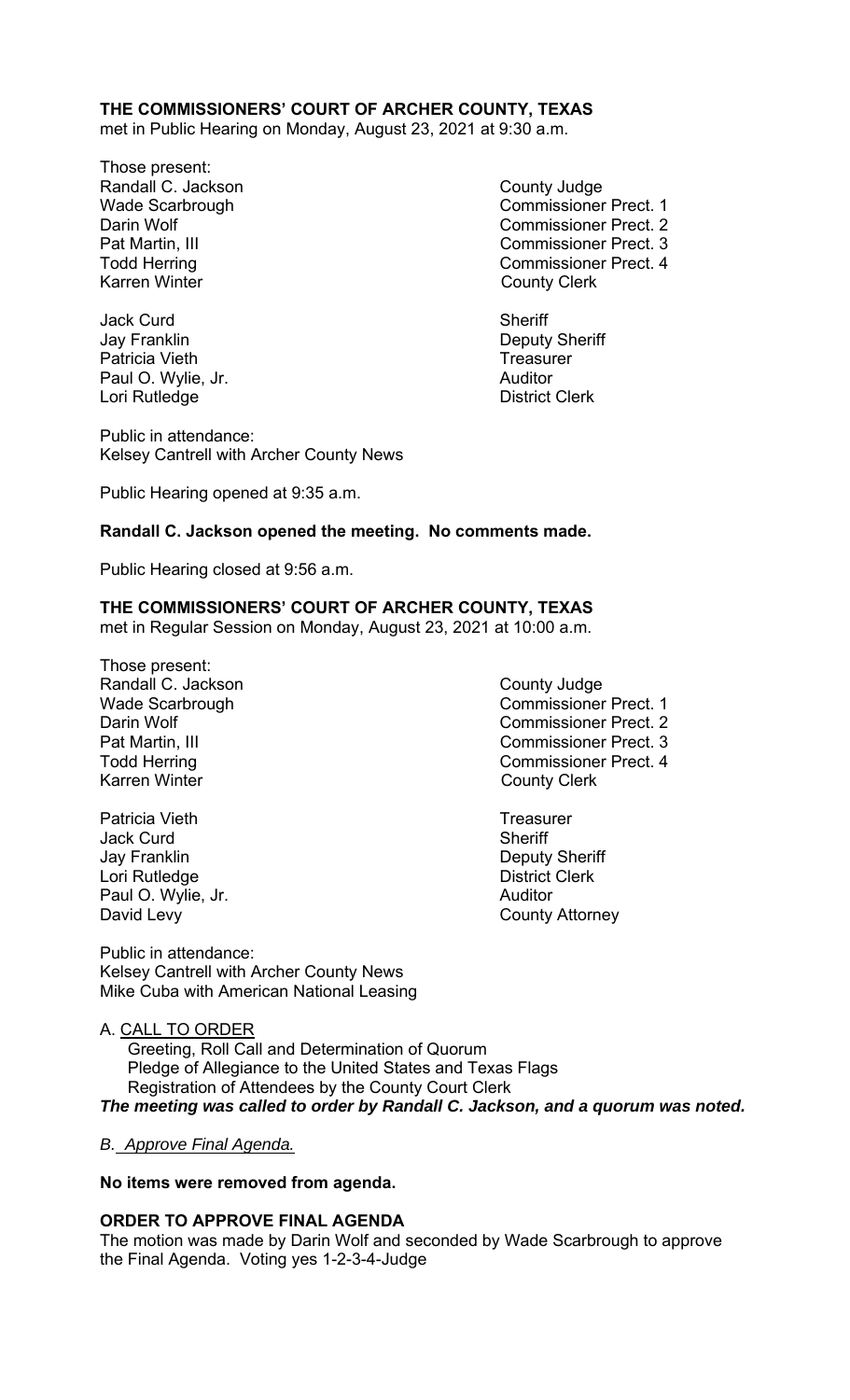## C. PUBLIC COMMENTS, MISCELLANEOUS REPORTS, DISCUSSIONS OR PRESENTATIONS AGENDA:

**Jack Curd reported that the Camera System has been installed in the jail. Curd advised the Court that the jail was 50% covid positive and they were working on getting everyone well. Jack Curd reported that the State loaned two highwater rescue vehicles to the Sheriff's Office.** 

**Patricia Vieth reported that Joshua Smartt's son was released from Cooks Children's Hospital.** 

## D. ACTION AGENDA:

1. Approve departmental reports.

## **ORDER TO APPROVE REPORTS**

The motion was made by Todd Herring and seconded by Darin Wolf to approve departmental reports: **Treasurer; County Agents**. Voting yes 1-2-3-4-Judge

2. Approve vouchers for payment.

## **ORDER TO APPROVE VOUCHERS**

The motion was made by Wade Scarbrough and seconded by Pat Martin, III to approve vouchers for payment. Voting yes 1-2-3-4-Judge

3. Approve line item transfers.

## **ORDER TO APPROVE TRANSFERS**

The motion was made by Todd Herring and seconded by Pat Martin, III to approve line item transfers. Voting yes 1-2-3-4-Judge

| 010.0310.1118 | Insurance - Claim Proceeds | 12,634.12 |
|---------------|----------------------------|-----------|
| 010.0310.1118 | Insurance – Claim Proceeds | 3.327.67  |
| 010.0310.1233 | Miscellaneous Income       | 9.108.19  |
| 010.0425.0678 | Auto Lease/Purchase        | 25,069.98 |

4. Approve Education Certificates.

#### **ORDER APPROVING CERTIFICATES**

The motion was made by Randall C. Jackson and seconded by Darin Wolf to approve Education Certificates: **Randall C. Jackson; Darin Wolf; Joe Aulds**. Voting yes 1-2-3- 4-Judge

5. Approve Publisher's Certificates.

#### **ORDER TO APPROVE CERTIFICATES**

The motion was made by Wade Scarbrough and seconded by Pat Martin, III to approve Publisher's Certificates. Voting yes 1-2-3-4-Judge

**6.** Discuss and/or take action on setting a speed limit on Little Lease Road in Archer County*.* **Wade Scarbrough discussed the unofficial speed limit of 35 mph on Little Lease Road. Jay Franklin discussed the narrow road and the speed that cars are traveling.** 

#### **ORDER APPROVING PUBLIC HEARING**

The motion was made by Wade Scarbrough and seconded by Todd Herring to approve a public hearing to set speed limit on Little Lease Road for Monday September 13, 2021 at 9:30 a.m. Voting yes 1-2-3-4-Judge

7. Discuss and/or take action to set Date, Time, & Place for training on the Asphalt Zipper. **Wade Scarbrough reported that the Asphalt Zipper has been delivered.**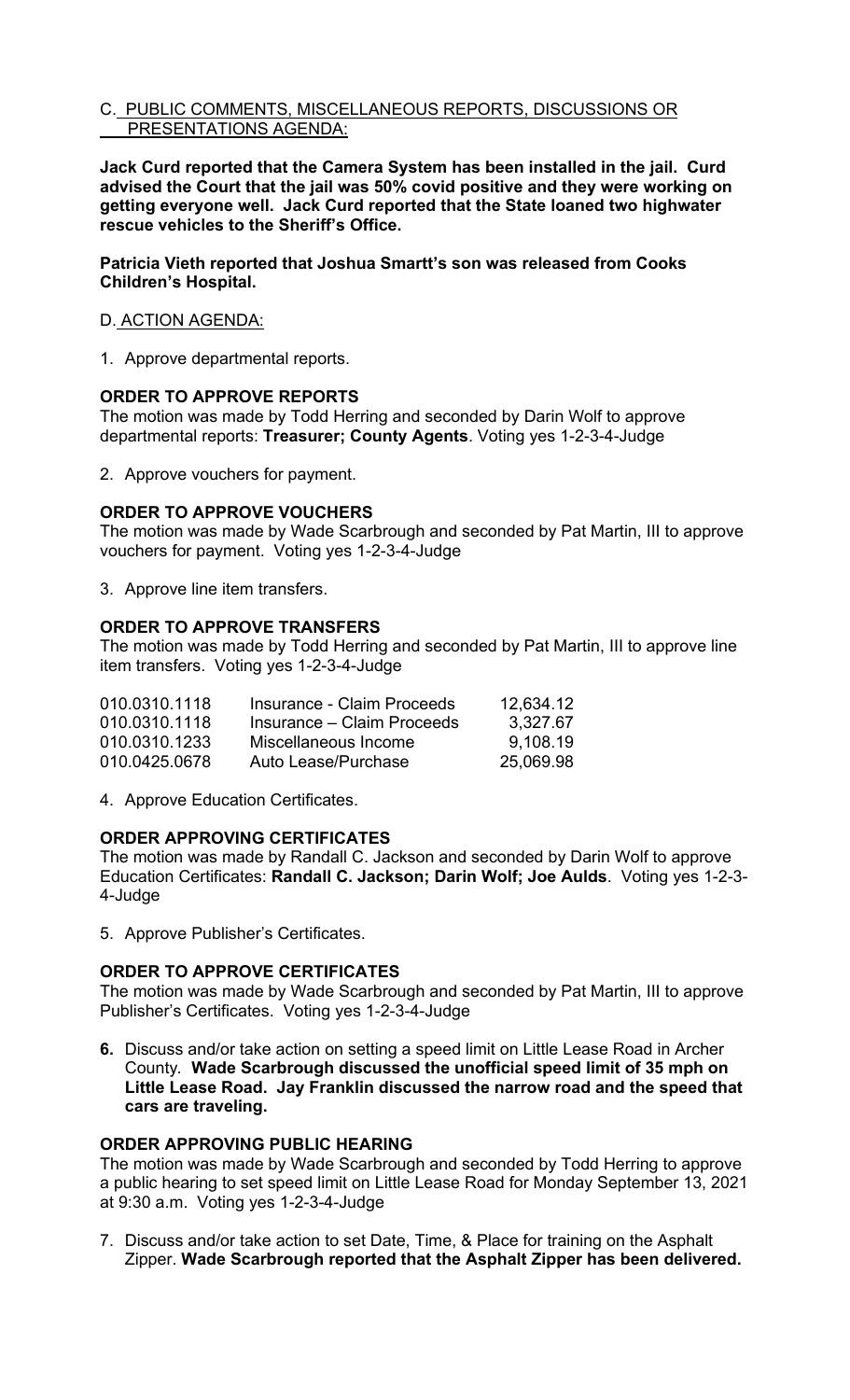# **ORDER TO SET DATE**

The motion was made by Wade Scarbrough and seconded by Darin Wolf to set Tuesday, September 14, 2021 at 8:00 a.m. as date and time for training on the Asphalt Zipper. Voting yes 1-2-3-4-Judge

**8.** Discuss and/or take action on purchasing Protective Vest for Sheriff's Office. **Jack Curd discussed purchasing protective vests for the Sheriff's Office. Curd reported that he would receive a grant in the amount of \$9,000.00 to help cover a portion of the cost of the new vests.** 

## **ORDER TO PURCHASE VESTS**

The motion was made by Pat Martin, III and seconded by Todd Herring to approve purchasing protective vests for Sheriff's Office in the amount of \$9,000.00 with a matching grant from the State of \$9,000.00. Voting yes 1-2-3-4-Judge

9. Consider and/or take action on Notice of Acceptance document in regards to the Road Use Agreement between Archer County and Trinity Hills Wind Farm, LLC. **Darin Wolf discussed the Notice of Acceptance for Road Use Agreement.**

#### **ORDER TO ACCEPT NOTICE**

The motion was made by Darin Wolf and seconded by Pat Martin, III to accept Notice of Acceptance for Road Use Agreement between Archer County and Trinity Hills Wind Farm, LLC. Voting yes 1-2-3-4-Judge

**10.** Consider and/or approve Interlocal Agreement between Archer County and Archer County Municipal Utility District 1*.* **Randall C. Jackson discussed the emergency generator for Archer County Municipal Utility District 1.** 

# **ORDER APPROVING AGREEMENT**

The motion was made by Wade Scarbrough and seconded by Todd Herring to approve the Interlocal Agreement between Archer County and Archer County Municipal Utility District 1 (M.U.D.) Voting yes 1-2-3-4-Judge

**11.** Consider and/or approve Interlocal Agreement between Archer County and Windthorst Water Supply Corporation. **Randall C. Jackson discussed the emergency generator for Windthorst Water Supply Corporation.** 

#### **ORDER APPROVING AGREEMENT**

The motion was made by Darin Wolf and seconded by Pat Martin, III to approve the Interlocal Agreement between Archer County and Windthorst Water Supply Corporation. Voting yes 1-2-3-4-Judge

12. Discuss and/or take action to set dates and times for four separate meetings in regards to determining Precinct Lines. (Bickerstaff Heath Delgado Acosta LLP)

#### **ORDER TO SET DATES**

The motion was made by Wade Scarbrough and seconded by Todd Herring to set Monday, September 27, 2021 as the date for meetings with Bickerstaff, Heath, Delgado and Acosta LLP for redistricting precinct lines. Voting yes 1-2-3-4-Judge

13. Consider and/or approve Elected Officials' Salaries for FY Oct 1, 2021 to Sept 30, 2022.

#### **ORDER SETTING SALARIES**

The motion was made by Wade Scarbrough and seconded by Darin Wolf to approve Elected Officials' Salaries for FY October 1, 2021 to September 30, 2022. Any recommendations from the Grievance Committee will be consider and/or approved at the next Commissioner Court meeting if necessary. Voting yes 1-2-3-4-Judge

14. Adopt *Final Budget* for FYE September 30, 2022.

# **ORDER ADOPTING FINAL BUDGET**